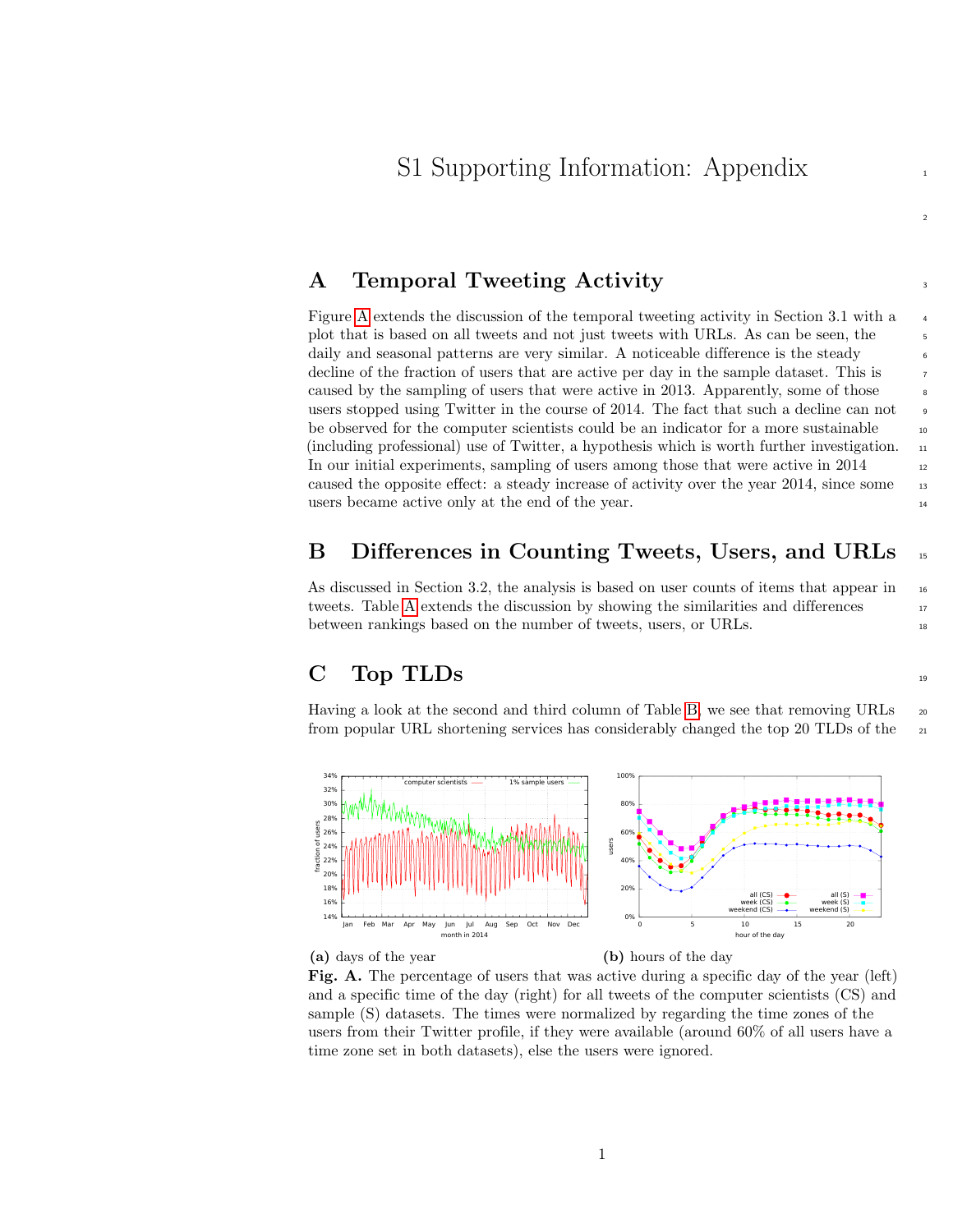| number of tweets |                          |                    |          | number of users           | number of URLs        |                       |                               |          |
|------------------|--------------------------|--------------------|----------|---------------------------|-----------------------|-----------------------|-------------------------------|----------|
|                  | domain                   | $#$ tweets %tweets |          | domain                    | $\#$ users $\%$ users | domain                | $\#\text{URLs }\%\text{URLs}$ |          |
| 1                | youtube.com              | 38,284             | $4.00\%$ | youtube.com               | 3,741 59.66%          | voutube.com           | 32,656                        | 4.28%    |
| $\overline{2}$   | instagram.com            | 21,851             | $2.28\%$ | ▲google.com               | 2,390 38.11%          | instagram.com         | 21,658                        | 2.84\%   |
| 3                | facebook.com             | 17,936             | 1.87%    | ▲twitter.com              | 2,164 34.51%          | facebook.com          | 16,741                        | $2.19\%$ |
|                  | $\nabla$ swarmapp.com    | 14,269             | 1.49\%   | ▲wordpress.com            | 1,970 31.41\%         | swarmapp.com          | 14,247                        | 1.87\%   |
| 5                | google.com               | 13,033             | 1.36%    | ▼facebook.com             | 1,941 30.95%          | google.com            | 10,114                        | $1.33\%$ |
| 6                | github.com               | 12,520             | 1.31%    | $\triangle$ nytimes.com   | 1,931 30.79%          | ▲nytimes.com          | 9,406                         | 1.23%    |
| 7                | nytimes.com              | 11,843             | 1.24\%   | $\nabla$ github.com       | 1,710 27.27%          | ▲twitter.com          | 9,396                         | 1.23%    |
| 8                | twitter.com              | 10,882             | 1.14\%   | ▲wired.com                | 1,652 26.34\%         | $\nabla$ github.com   | 8,995                         | 1.18%    |
| 9                | wordpress.com            | 10,042             | 1.05%    | ▲theguardian.com          | 1,626 25.93%          | wordpress.com         | 7,326                         | $0.96\%$ |
| 10               | $\triangledown$ paper.li | 9,667              | 1.01\%   | ▲tumblr.com               | 1,619 25.82%          | ▲tumblr.com           | 7,084                         | 0.93%    |
| 11               | theguardian.com          | 9,123              | 0.95%    | $\nabla$ instagram.com    | 1,527 24.35%          | theguardian.com       | 6,723                         | 0.88%    |
| 12               | tumblr.com               | 8,529              | $0.89\%$ | $A$ medium.com            | 1,486 23.70%          | $\triangle$ bbc.co.uk | 5,700                         | $0.75\%$ |
| 13               | $\nabla$ bbc.co.uk       | 7,169              | 0.75%    | Aslideshare.net           | 1,407 22.44\%         | ▲scoop.it             | 4,921                         | $0.65\%$ |
| 14               | medium.com               | 6,172              | 0.64%    | ▲techcrunch.com           | 1,365 21.77%          | ▲techcrunch.com       | 4,653                         | $0.61\%$ |
| 15               | techcrunch.com           | 6,044              | 0.63%    | ▲blogspot.com             | 1,358 21.66%          | ▲feedly.com           | 4,428                         | $0.58\%$ |
| 16               | slideshare.net           | 5,772              | $0.60\%$ | $\triangle$ vimeo.com     | 1,342 21.40%          | ▲wikipedia.org        | 4,358                         | 0.57%    |
| 17               | wired.com                | 5,752              | $0.60\%$ | $\triangle$ wikipedia.org | 1,326 21.14\%         | vslideshare.net       | 4,068                         | 0.53%    |
| 18               | blogspot.com             | 5,157              | 0.54%    | $\triangle$ wsj.com       | 1,147 18.29%          | ▼medium.com           | 3,863                         | 0.51%    |
| 19               | $\nabla$ scoop.it        | 4,956              | 0.52%    | ▲washingtonpost.com       | 1,126 17.96%          | $\triangle$ vimeo.com | 3,861                         | 0.51%    |
| 20               | wikipedia.org            | 4,801              | $0.50\%$ | <b>Agithub.io</b>         | 1,104 17.60%          | ▼blogspot.com         | 3,480                         | $0.46\%$ |

<span id="page-1-0"></span>Table A. The 20 top domains from the computer scientists dataset, ordered by the number of tweets, users, and URLs, respectively.

In the second and third column blocks Ndomains are highlighted that are ranked higher by the number of users or URLs, respectively, than by the number of tweets. Conversely,  $\nabla$  domains that rank lower in the corresponding ranking than by the number of tweets are also highlighted. The highlighted  $\nabla$ domains in the "number of tweets" column block do not appear among the top 20 for the "number of users". These are domains for which URLs have been shared frequently but by few computer scientists only.

sample data. For instance, ly (bit.ly), me (fb.me), be (youtu.be), and gl (goo.gl) have lost  $_{22}$ while other TLDs like net, jp, or org are stable. Nevertheless, the two (complete) 23 rankings are almost perfectly correlated ( $\rho = 0.9991, p < 0.001$ ), since the removal of  $\frac{24}{5}$ popular URL shortening services changed the rankings mostly in the top positions. <sup>25</sup>

## D Relative Importance

Tables 5, 6, and 7 show rankings based on the odds ratios of items. Tables [C,](#page-3-0) [D,](#page-4-0) [E,](#page-5-0) and 27 [F](#page-6-0) extend the values from those tables by the corresponding  $99.9\%$  confidence intervals  $_{28}$ for the odds ratios. The values show that the lower bounds of all odds ratios are 29 considerably larger than 1, which means that the items are considerably more likely to  $\frac{30}{20}$ be shared by computer scientists than by average Twitter users. The intervals also show  $\frac{31}{21}$ the large range of possible values, indicating that the rankings can not be seen as measures of absolute importance but rather as a means to identify the most relevant 33 items. The set of the set of the set of the set of the set of the set of the set of the set of the set of the set of the set of the set of the set of the set of the set of the set of the set of the set of the set of the se

## $\mathbf{E}$  Top URLs  $\mathbf{S}$

Table [G](#page-7-0) shows URLs that are specifically relevant for computer scientists (since they  $\frac{36}{10}$ have a high odds ratio) but which do not necessarily point to scholarly publications  $\frac{37}{2}$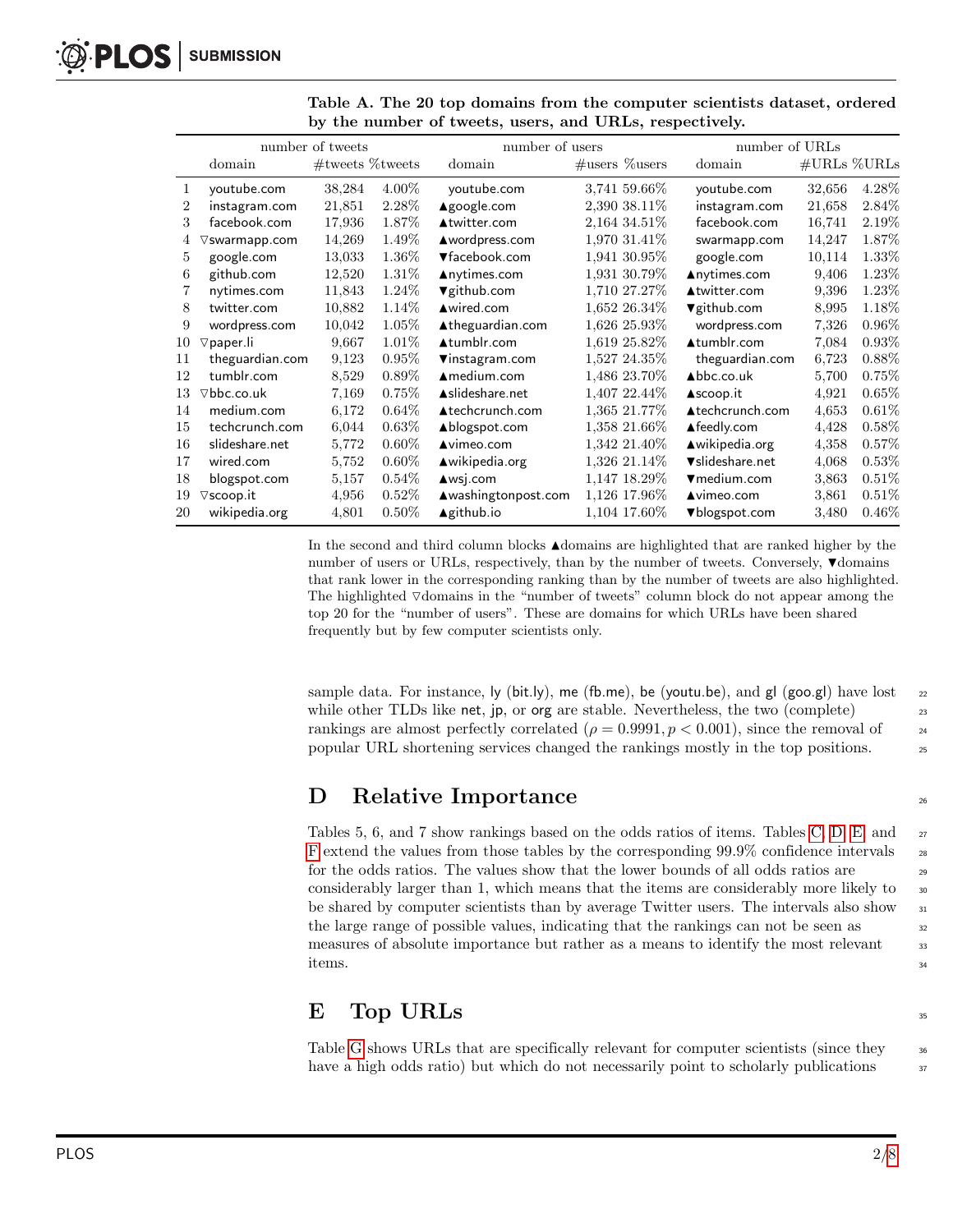|         |                   | computer scientists |       | sample            |          |            | sample (incl. short URLs) |          |
|---------|-------------------|---------------------|-------|-------------------|----------|------------|---------------------------|----------|
|         | TLD               | $\#users$ % users   | TLD   | $\#$ users %users |          | <b>TLD</b> | $\#\text{users}$          | %users   |
|         | 1 com             | 5,938 94.69%        | com   | 32,351,004 63.34% |          | com        | 28,422,779                | 55.65%   |
| $2^{-}$ | org               | 4,399 70.15\%       | CO    | 5,477,080 10.72%  |          | ly.        | 9,457,445                 | 18.52%   |
|         | $3$ net           | 3,401 54.23%        | net   | 1,975,637         | 3.87\%   | me         | 6,547,098                 | 12.82%   |
|         | 4 edu $\triangle$ | 2,515 40.11%        | jp    | 1,842,588         | $3.61\%$ | CO         | 6,033,097                 | 11.81%   |
|         | $5 \;$ co.uk      | 2,326 37.09%        | fm    | 1,749,259         | $3.43\%$ | be         | 4,459,361                 | 8.73%    |
| 6.      | CO                | 1,980 31.57%        | org   | 1,577,175         | $3.09\%$ | gl         | 3,136,856                 | 6.14%    |
|         | 7 io $\triangle$  | 1,924 30.68%        | me    | 1,453,593         | $2.85\%$ | net        | 1,981,955                 | 3.88%    |
| 8.      | $de$ $\triangle$  | 1,718 27.40%        | st    | 1,204,622         | 2.36%    | jp         | 1,842,589                 | 3.61%    |
| 9       | ly                | 1,603 25.56%        | ly    | 1,203,555         | 2.36%    | fm         | 1,750,186                 | 3.43%    |
| 10      | me                | 1,528 24.37%        | info  | 1,180,617         | $2.31\%$ | org        | 1,577,196                 | $3.09\%$ |
| 11      | $gov$ $\triangle$ | 1,431 22.82%        | es    | 905,931           | 1.77%    | st         | 1,282,034                 | $2.51\%$ |
| $12$ it |                   | 1,369 21.83%        | ru    | 825,209           | $1.62\%$ | info       | 1,180,617                 | 2.31%    |
|         | 13 ca $\triangle$ | 1,140 18.18%        | tv    | 744,293           | 1.46\%   | it         | 1,157,194                 | $2.27\%$ |
|         | 14 eu $\triangle$ | 1,134 18.08%        | it    | 697,559           | 1.37\%   | es         | 1,147,938                 | 2.25%    |
| 15      | ac.uk ▲           | 1,122 17.89%        | sa    | 689,872           | $1.35\%$ | ru         | 827,668                   | 1.62%    |
| 16      | st                | 1,022 16.30%        | co.uk | 523,268           | $1.02\%$ | to         | 781,909                   | $1.53\%$ |
| 17      | to                | 957 15.26%          | co.jp | 501,987           | $0.98\%$ | tv         | 744,293                   | 1.46%    |
| 18      | info              | 949 15.13%          | to    | 415,100           | $0.81\%$ | sa         | 689,872                   | $1.35\%$ |
| 19      | es                | 896 14.29%          | nu    | 337,159           | $0.66\%$ | gd         | 584,337                   | 1.14%    |
| 20      | tv                | 888 14.16\%         | ms    | 317,668           | $0.62\%$ | co.uk      | 523,268                   | $1.02\%$ |

<span id="page-2-0"></span>Table B. The top 20 TLDs for the computer scientists dataset and for the sample dataset

The TLDs are ordered by the number of users (#users) which have posted a URL with the corresponding TLD in one of their tweets. The third column block shows the counts for the original sample data without removing shortened URLs. The highlighted TLDs  $\blacktriangle$  in the computer scientists data do not appear among the top 20 of the sample.

since their host name is not among the top  $10,000$  MAG publisher hosts. For this table  $\frac{1}{38}$ we have used a threshold of 20, that is, only URLs which have been shared by more  $\frac{39}{20}$ than 20 users in the sample are included. We observed that the larger threshold  $\frac{40}{40}$ provided a better balance between relevance for the computer scientists and the general <sup>41</sup> relevance on Twitter in this case, where the URLs also have been frequently tweeted by  $\frac{42}{42}$ the sample users. By some margin the highest ranked URL is the blog post from  $\frac{43}{45}$ Twitter, announcing their data grants that allow selected researchers access to the <sup>44</sup> complete Twitter data. This is also the topic of the 4th URL. Upon inspection, the  $450$ remaining URLs are also clearly relevant for computer scientists, e.g., about the  $\frac{46}{46}$ visualization of algorithms  $(2)$ , git manuals  $(3)$ , comics about challenges in AI, thesis  $\frac{47}{47}$ defense, programming languages, and academic Twitter use (5, 6, 13, and 18), data <sup>48</sup> analysis (7), history of cryptography (8), the passing of the Turing test (9), HTML5  $\frac{49}{45}$  $(11)$ , security of git clients  $(14)$ , proliferation of apps  $(15)$ , programming languages  $(16)$ , so computer graphics (17), AI/neural networks (19) and a Taylor Swift parody on online  $\frac{51}{10}$ security  $(20)$ . The PhD Comic  $(18)$  is somewhat special because it actually cites and  $\frac{52}{2}$ transforms a Nature article from 2014 on the use of Twitter by scientists, which is also  $\frac{1}{5}$ on the list of top publications (see Section 3.6). It is apparent that most links point to  $\frac{54}{54}$ websites that post relevant content for computer scientists and have some degree of  $\frac{55}{55}$ entertainment value as well.  $\frac{56}{60}$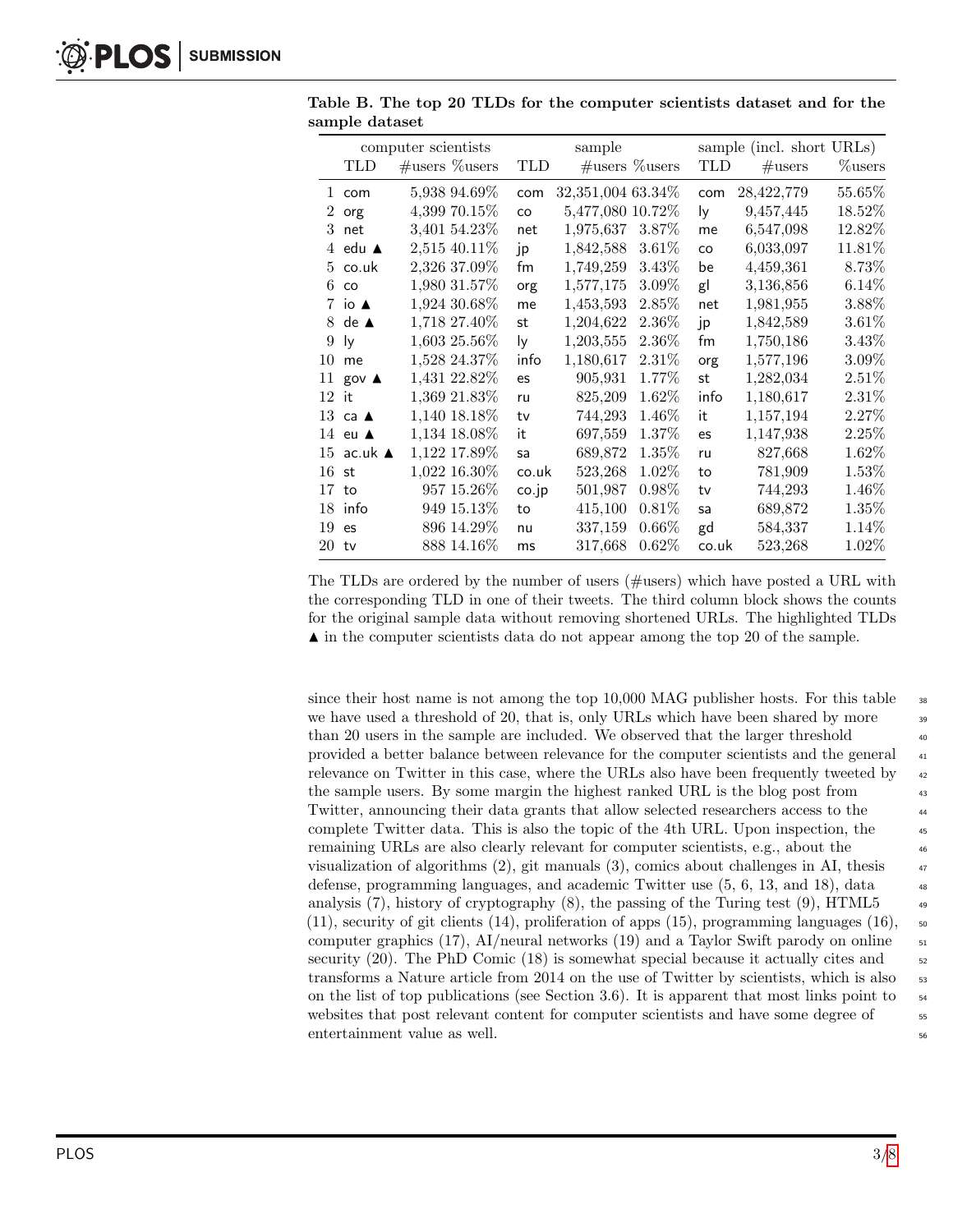| domain                    | $\rm OR_{lb}$ | ΟR     | $OR_{ub}$ | $\mu_{\rm{CS}}$ | $\#u_S$ |
|---------------------------|---------------|--------|-----------|-----------------|---------|
| lemire.me                 | 22,284        | 52,647 | 124,380   | 108             | 17      |
| videolectures.net         | 18,502        | 51,518 | 143,452   | 75              | 12      |
| computer.org              | 23,344        | 44,520 | 84,905    | 165             | 31      |
| johndcook.com             | 18,819        | 40,682 | 87,946    | 108             | 22      |
| acm.org                   | 31,779        | 40,306 | 51,122    | 1023            | 247     |
| socialmediacollective.org | 15,369        | 38,117 | 94,536    | 74              | 16      |
| regehr.org                | 12,042        | 32,279 | 86,526    | 55              | 14      |
| yhathq.com                | 12,241        | 31,785 | 82,535    | 58              | 15      |
| scikit-learn.org          | 12,429        | 31,355 | 79,099    | 61              | 16      |
| strataconf.com            | 14,399        | 29,893 | 62,057    | 94              | 26      |
| datasociety.net           | 10,569        | 29,667 | 83,278    | 47              | 13      |
| academictorrents.com      | 12,699        | 29,243 | 67,344    | 71              | 20      |
| insidehpc.com             | 12,501        | 28,827 | 66,472    | 70              | 20      |
| pyimagesearch.com         | 9,241         | 27,322 | 80,777    | 40              | 12      |
| the-paper-trail.org       | 11,313        | 26,842 | 63,684    | 62              | 19      |
| usenix.org                | 16,954        | 26,520 | 41,482    | 226             | 72      |
| toronto.edu               | 10,439        | 26,095 | 65,231    | 54              | 17      |
| might.net                 | 10,536        | 24,669 | 57,760    | 60              | 20      |
| continuum.io              | 8,901         | 24,598 | 67,974    | 42              | 14      |
| epsrc.ac.uk               | 8,562         | 24,586 | 70,595    | 39              | 13      |

<span id="page-3-0"></span>Table C. The top 20 domains ordered by the odds ratio.

The table extends the domain data from Table 5 with the lower  $(OR<sub>1b</sub>)$  and upper  $(OR<sub>ub</sub>)$  bounds for the 99.9% confidence intervals of the odds ratio.

## F Sample Tweets for some of the Publications from 57  $Table 7$

For ethical reasons, user names of Twitter users were removed and replaced by generic s user name (i.e.,  $@A, @B, \ldots$ ).

# 1  $\diamond$  Repeatability and Benefaction in Computer Systems Research.<br> **Collberg.** Proebsting. Warren This paper received both many retweets and

Collberg, Proebsting, Warren This paper received both many retweets and original tweets. There are also tweets which critically deal with the paper and its 63 results, for instance:  $\frac{64}{64}$ 

- "SIGIR papers weren't examined in this study but one wonders",
- $\bullet$  "A study naming CS authors who withheld their research data. Valid point, but  $\bullet$ Is it ethical? Did the authors consent?", or  $\qquad \qquad \text{67}$
- "Slightly ironic if their research can't be replicated for ethical reasons".

#### $2 \triangle$  Genes mirror geography within Europe. Novembre et al.

- The tweet "Incredible, running PCA on the genes of 3,000 Europeans gives you a  $70$ map of Europe http://t.co/1cd9o7IkBa http://t.co/2Rrpj9hS8w" (on February 23,  $_{71}$ 2014, at  $11:23$ ) is retweeted 29 times.
- $\bullet$  The tweet "This is just too cool! PCA applied to Europeans' genes reproduces  $\qquad \qquad$  73 geographical map of Europe http://t.co/JNao2DbSPK http://t.co/5FE1EOZog5" <sup>74</sup> (on February 25, 2014, at 13:25) is retweeted 2 times.  $\frac{75}{25}$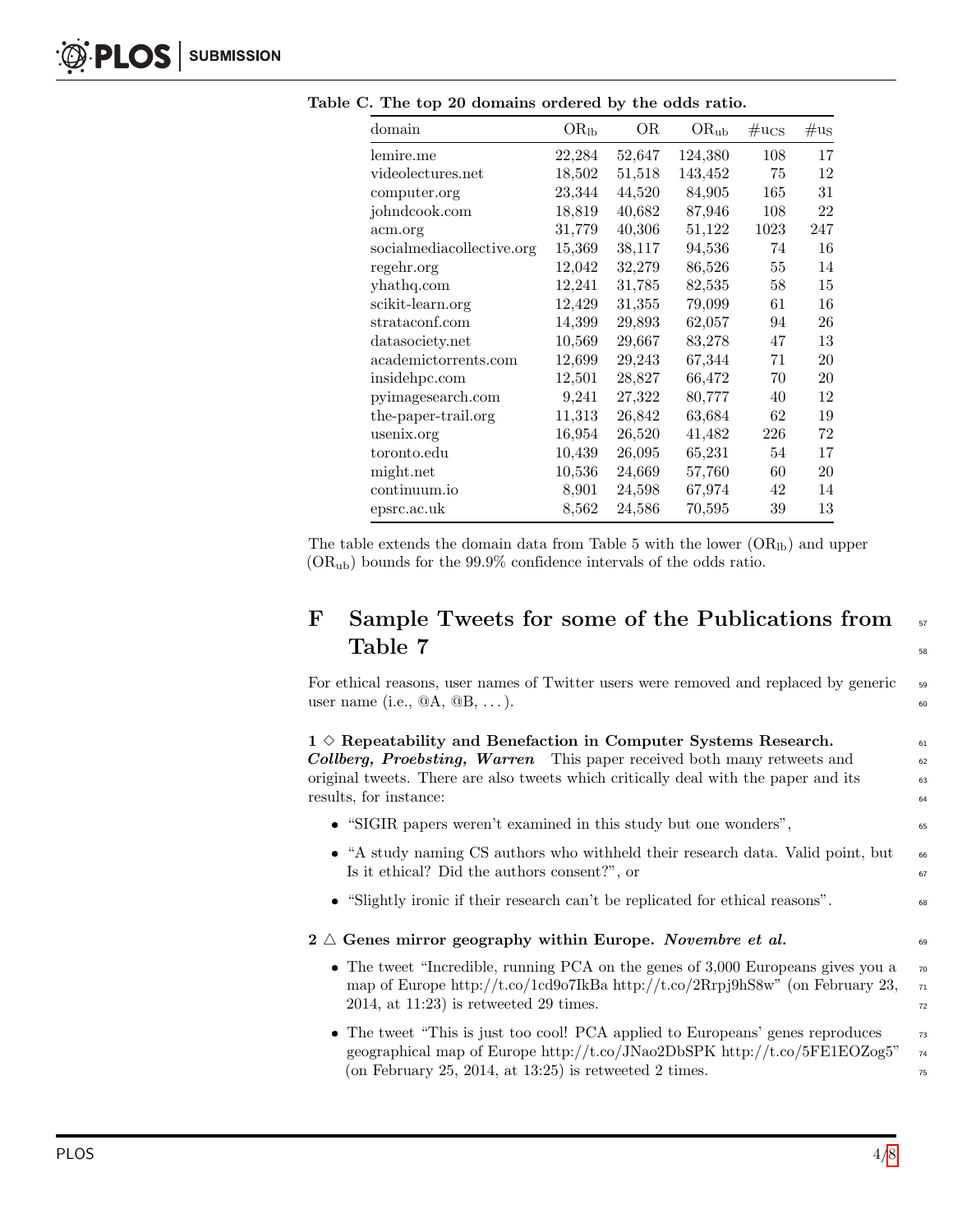| $_{\text{host}}$          | $OR_{lb}$ | ОR     | $\rm OR_{ub}$ | $\mu_{\rm{C}S}$ | $\mu_{\rm us}$ |
|---------------------------|-----------|--------|---------------|-----------------|----------------|
| yahoolabs.tumblr.com      | 34,932    | 79,062 | 178,939       | 170             | 18             |
| dl.acm.org                | 36,254    | 56,710 | 88,710        | 410             | 63             |
| lemire.me                 | 22,284    | 52,647 | 124,380       | 108             | 17             |
| videolectures.net         | 17,453    | 50,899 | 148,439       | 68              | 11             |
| cacm.acm.org              | 30,050    | 48,131 | 77,089        | 325             | 58             |
| www.computer.org          | 22,803    | 46,650 | 95,436        | 140             | 25             |
| www.johndcook.com         | 20,063    | 44,750 | 99,815        | 108             | 20             |
| stanford.edu              | 15,997    | 40,658 | 103,340       | 74              | 15             |
| nlp.stanford.edu          | 16,543    | 39,805 | 95,776        | 82              | 17             |
| socialmediacollective.org | 15,369    | 38,117 | 94,536        | 74              | 16             |
| www.cs.cmu.edu            | 21,759    | 37,094 | 63,237        | 207             | 47             |
| colah.github.io           | 10,810    | 32,807 | 99,567        | 44              | 11             |
| agenda.weforum.org        | 13,620    | 32,493 | 77,517        | 71              | 18             |
| blog.regehr.org           | 11,799    | 31,687 | 85,097        | 54              | 14             |
| scikit-learn.org          | 12,429    | 31,355 | 79,099        | 61              | 16             |
| homepages.inf.ed.ac.uk    | 11,556    | 31,095 | 83,667        | 53              | 14             |
| cs.stanford.edu           | 16,009    | 30,872 | 59,534        | 119             | 32             |
| homes.cs.washington.edu   | 11,774    | 30,679 | 79,941        | 56              | 15             |
| strataconf.com            | 14,399    | 29,893 | 62,057        | 94              | 26             |
| www.datasociety.net       | 10,569    | 29,667 | 83,278        | 47              | 13             |

<span id="page-4-0"></span>Table D. The top 20 hosts ordered by the odds ratio.

The table extends the host data from Table 5 with the lower  $(OR_{lb})$  and upper  $(OR_{ub})$ bounds for the 99% confidence intervals of the odds ratio.

• On February 25, 2014, there are 6 further retweets: "RT  $@A$ : MT  $@B$ : PCA on  $76$ the genes of 3,000 Europeans gives map of Europe http://t.co/mpUdE3MiCI".  $\pi$ 

3  $\Box$  Publishers withdraw more than 120 gibberish papers. van Noorden  $\Box$ <br>The paper received some retweets but also many retweets which critically deal with the  $\Box$ The paper received some retweets but also many retweets which critically deal with the topic. And the set of the set of the set of the set of the set of the set of the set of the set of the set of the set of the set of the set of the set of the set of the set of the set of the set of the set of the set of th

#### 11  $\triangle$  Rotational Splittings with CoRoT, Expected Number of Detections  $\frac{81}{100}$ and Measurement Accuracy. Goupil, Lochard, Samadi, Barban, Dupret, 82  $\boldsymbol{Baglin}$  and  $\boldsymbol{S}$  and  $\boldsymbol{S}$  are proposed by  $\boldsymbol{S}$  and  $\boldsymbol{S}$  are proposed by  $\boldsymbol{S}$  and  $\boldsymbol{S}$  are proposed by  $\boldsymbol{S}$  and  $\boldsymbol{S}$  are proposed by  $\boldsymbol{S}$  and  $\boldsymbol{S}$  are proposed by  $\boldsymbol{S}$  and  $\boldsymbol$

- $\bullet$  There are retweets of a tweet of a user which itself is not contained in our dataset  $\bullet$ which appeared in April  $(6)$  and also May  $(1)$  and June  $(3)$ . An example of a retweet from April 4, 2014, at 2:14 is "RT  $@C:$  First-known modern example of an  $\epsilon$ ANTI-acknowledgment in a serious technical paper. http://t.co/aYACPVS7eF  $\qquad$  87  $\text{http://t.co/UGNx9MQ...".}$
- Another user not contained in our dataset picks this up and is retweeted in June 89  $(10)$  but also in July  $(1)$ , October  $(5)$  and November  $(2)$ . The first reweet is from  $\Box$ June 10, 2014, at 15:24: "RT @D: The "anti-acknowledgement" section. via  $@C$  91 http://t.co/AsQ1UEcjRN http://t.co/h8drp4BVZr".
- On June 7, 2014, another user comments: "What we often wish we could say in 93  $\# \text{academia.} \text{ http://t.co/dQxGPxntxb http://t.co/zP3W4d3r7w".$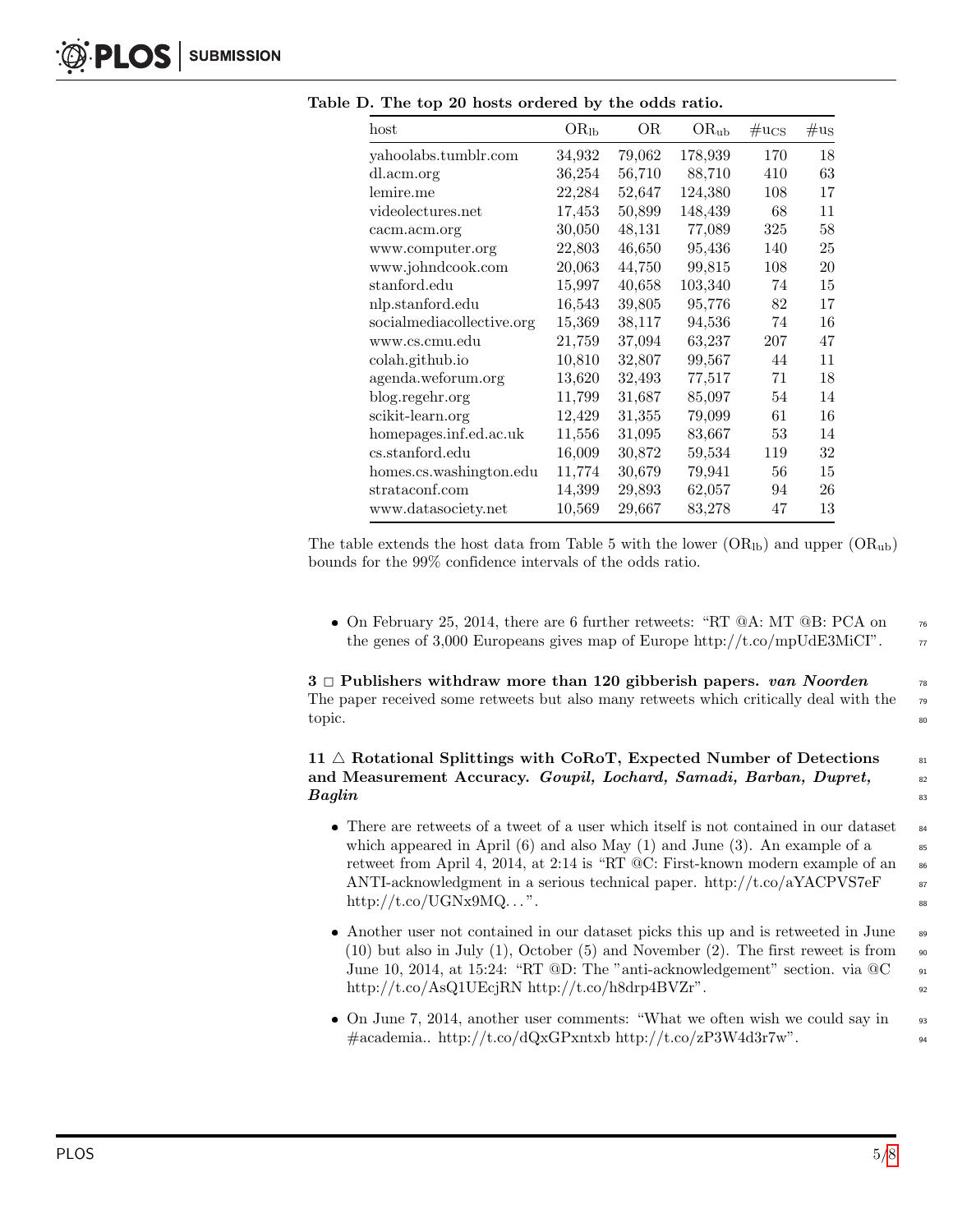| domain       | $OR_{lb}$ | OR.     | $OR_{ub}$ | $\mu_{\rm{CS}}$ | $\mu_{\rm us}$ |
|--------------|-----------|---------|-----------|-----------------|----------------|
| ceur-ws.org  | 39,320.3  | 156,199 | 620,498.1 | 113             | 6              |
| aaai.org     | 23,630.7  | 71,015  | 213,414.2 | 86              | 10             |
| nott.ac.uk   | 15,780.7  | 65,657  | 273,171.6 | 48              | 6              |
| umontreal.ca | 19,405.8  | 56,202  | 162,766.8 | 75              | 11             |
| umd.edu      | 23,206.8  | 53,475  | 123,220.3 | 116             | 18             |
| vldb.org     | 11,153.5  | 47,775  | 204,640.6 | 35              | 6              |
| computer.org | 23,344.2  | 44,520  | 84,905.2  | 165             | 31             |
| arizona.edu  | 16,433.5  | 42,967  | 112,341.2 | 73              | 14             |
| acm.org      | 31,779.2  | 40,306  | 51,121.6  | 1023            | 247            |
| aclweb.org   | 12,828.4  | 40,221  | 126,107.4 | 49              | 10             |
| gla.ac.uk    | 9,859.8   | 35,831  | 130,214.0 | 35              | 8              |
| ucsb.edu     | 7,978.1   | 35,439  | 157,420.8 | 26              | 6              |
| utah.edu     | 8,805.5   | 35,072  | 139,690.5 | 30              | 7              |
| toronto.edu  | 11,635.0  | 35,061  | 105,654.6 | 47              | 11             |
| cmu.edu      | 21,338.6  | 32,943  | 50,857.9  | 282             | 73             |
| tue.nl       | 7,807.6   | 31,550  | 127,488.3 | 27              | 7              |
| soton.ac.uk  | 8,278.7   | 30,688  | 113,756.4 | 30              | 8              |
| cornell.edu  | 13,880.8  | 30,148  | 65,480.2  | 84              | 23             |
| ucdavis.edu  | 7,144.7   | 29,203  | 119,365.1 | 25              | 7              |
| sigcomm.org  | 6,230.3   | 28,601  | 131,294.4 | 21              | 6              |

<span id="page-5-0"></span>Table E. The top 20 publisher domains ordered by the odds ratio.

The table extends the domain data from Table 6 with the lower  $(OR<sub>1b</sub>)$  and upper  $(OR<sub>ub</sub>)$  bounds for the 99% confidence intervals of the odds ratio.

12  $\circ$  Links that speak: the global language network and its association  $\overline{\phantom{0}}$  ss with global fame. Ronen, Goncalves, Hu, Vespignani, Pinker, Hidalgo  $\frac{96}{96}$ The tweets mainly promote the paper or copy its title/teaser.  $\frac{97}{200}$ 

14  $\Box$  The missing piece to changing the university culture. Schillebeeckx,  $\Box$ Maricque, Lewis The paper received mainly retweets.

**18**  $\Box$  **The rise and rise of citation analysis.** *Meho* Of the 12 tweets the paper 100 received. 9 are retweets of a user not contained in our dataset which appeared at the end received, 9 are retweets of a user not contained in our dataset which appeared at the end of March 2014. An example is this tweet from March 24, 2014, at 9:34: "RT  $@E: 90\%$  of 102 papers published in academic journals are never cited;  $50\%$  never read by anyone but  $_{103}$ author, editor & reviewers h...". Three further tweets have an almost identical wording.  $_{104}$ 

19  $\diamond$  An Updated Performance Comparison of Virtual Machines and Linux  $\frac{105}{106}$ <br>Containers. Felter. Ferreira. Raiamonu. Rubio Overall, the paper received Containers. Felter, Ferreira, Rajamony, Rubio Overall, the paper received rather few tweets which mainly copy the title. Interesting is a tweet saying "Looks like 107 IBM JUST discovered what we in  $\#\text{illumos}$  and  $\#\text{solaris}$  knew for 10y.".

**a**  $\Box$  **Online collaboration: Scientists and the social network. van Noorden** 109<br>The paper received mainly retweets, some of them critical. The corresponding PhD The paper received mainly retweets, some of them critical. The corresponding PhD comic is sometimes tweeted alongside. 111

 $d \diamond$  **Deep Learning.** Bengio, Goodfellow, Courville The paper received many 112<br>retweets, most of them in appreciation of the new book. retweets, most of them in appreciation of the new book.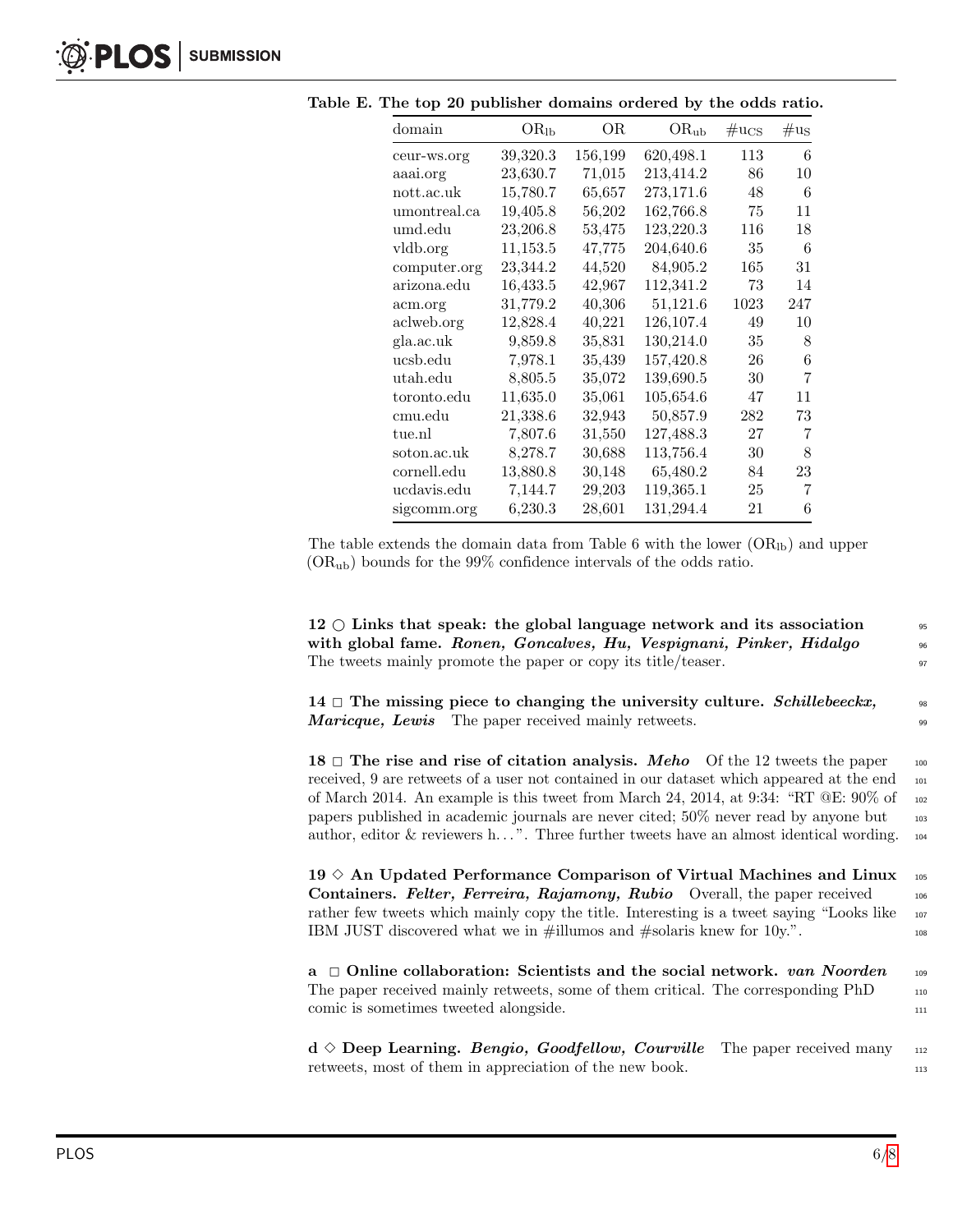| publication                                                                                                                                                 |          |                  |            |                | year #cit # $u_{CS}$ # $u_S$ OR <sub>lb</sub> | <b>OR</b>          | $OR_{ub}$                  |
|-------------------------------------------------------------------------------------------------------------------------------------------------------------|----------|------------------|------------|----------------|-----------------------------------------------|--------------------|----------------------------|
| $1 \diamond$ Repeatability and benefaction in computer systems research. Collberg,<br>Proebsting, Warren                                                    | 2014     | 5                | 69         |                |                                               | 6 23,321 94,702    | 384,559                    |
| $2 \triangle$ Genes mirror geography within Europe. Novembre et al.                                                                                         | 2008     | 720              | 45         |                | 10 11,673                                     | 36,914             | 116,734                    |
| $3 \Box$ Publishers withdraw more than 120 gibberish papers. van Noorden                                                                                    | 2014     | 44               | 118        |                | 27 17,954                                     | 36,276             | 73,296                     |
| $4 \diamond$ Python is now the most popular introductory teaching language at top U.S.<br>universities. Guo                                                 | 2014     | 19               | 76         |                |                                               | 19 14, 163 32, 977 | 76,782                     |
| $5 \diamond$ Interactive notebooks: Sharing the code. Shen                                                                                                  | 2014     | 29               | 28         |                |                                               | 7 8,140 32,723     | 131,554                    |
| $6 \diamond 0$ Deep neural networks are easily fooled: High confidence predictions for<br>unrecognizable images. Nguyen, Yosinski, Clune                    | 2014     | 98               | 45         |                |                                               | 12 10,551 30,762   | 89,686                     |
| $7 \diamond$ Please put OpenSSL out of its misery. Kamp                                                                                                     | 2014     | $\overline{4}$   | 26         |                | 8 7,021                                       | 26,579             | 100,619                    |
| $8 \Box$ An efficiency comparison of document preparation systems used in academic<br>research and development. Knauff, Nejasmic                            | 2014     | $\mathbf{1}$     | 57         |                |                                               | 19 10,301 24,657   | 59,020                     |
| $9 \diamond$ The network is reliable. Bailis, Kingsbury                                                                                                     | 2014     | 16               | 17         |                |                                               | 6 4,846 23,138     | 110,476                    |
| $10 \Box$ Publishing: The peer-review scam. Ferguson, Marcus, Oransky                                                                                       | 2014     | 36               | 24         | 9              |                                               | 6,019 21,802       | 78,965                     |
| $11 \triangle$ Rotational splittings with CoRoT, expected number of detections and<br>measurement accuracy. Goupil, Lochard, Samadi, Barban, Dupret, Baglin | 2006     | $\mathbf{1}$     | 28         |                |                                               | 11 6,451 20,824    | 67,217                     |
| $12 \circ$ Links that speak: The global language network and its association with<br>global fame. Ronen, Goncalves, Hu, Vespignani, Pinker, Hidalgo         | 2014     | 27               | 24         | 11             |                                               | 5,378 17,838       | 59,164                     |
| $13 \diamond$ To wash it all away. <i>Mickens</i>                                                                                                           | 2014     | $\overline{0}$   | 20         | 10             |                                               | 4,565 16,341       | 58,495                     |
| 14 $\Box$ The missing piece to changing the university culture. Schillebeeckx, Maricque,<br>Lewis                                                           | 2013     | 29               | 25         | 13             |                                               | 5,100 15,725       | 48,489                     |
| $15 \Box$ Scientific method: Statistical errors. Nuzzo                                                                                                      | 2014 170 |                  | 96         | 58             |                                               | 7,907 13,690       | 23,702                     |
| $16\,\odot$ Experimental evidence of massive-scale emotional contagion through social<br>networks. Kramer, Guillory, Hancock                                | 2014 422 |                  | 45         | 28             |                                               | 5,964 13,184       | 29,143                     |
| $17 \Box$ Lectures aren't just boring, they're ineffective, too, study finds. Bajak                                                                         | 2014     | $\overline{4}$   | 26         | 17             |                                               | 4,477 12,508       | 34,942                     |
| $18 \Box$ The rise and rise of citation analysis. Meho                                                                                                      | 2007     | 227              | 12         | 8              |                                               | 2,724 12,240       | 55,004                     |
| $19 \diamond A$ n updated performance comparison of virtual machines and linux containers.<br>Felter, Ferreira, Rajamony, Rubio                             | 2014     | 67               | 9          | 6              |                                               | 2,158 12,234       | 69,354                     |
| $20 \circ$ Trolls just want to have fun. Buckels, Trapnell, Paulhus                                                                                         | 2014     | 89               | 9          |                | $6\quad 2,158$                                | 12,234             | 69,354                     |
| a $\Box$ Online collaboration: Scientists and the social network. van Noorden                                                                               | 2014     | 85               | 79         |                | 70 5,415                                      | 9,309              | 16,003                     |
| $b \triangle$ Variation in melanism and female preference in proximate but ecologically<br>distinct environments. Culumber et al.                           | $\,2014$ | 3                | ${\bf 73}$ |                | 63 5,413                                      | 9,548              | 16,841                     |
| $c \Box$ Nature promotes read-only sharing by subscribers. van Noorden                                                                                      | 2014     | 2                | 63         |                | 56 5,050                                      | 9,255              | 16,963                     |
| $d \diamond$ Deep learning. Bengio, Goodfellow, Courville                                                                                                   | 2014     | 71               | 47         |                |                                               | 3 18,105 128,558   | 912,861                    |
| $e \circ B$ ig data, hype, the media and other provocative words to put in a title.<br>Jordan                                                               | 2014     | $\overline{0}$   | 44         |                |                                               | 4 16,169 90,220    | 503,423                    |
| $f \diamond$ First-person hyper-lapse videos. Kopf, Cohen, Szeliski                                                                                         | 2014     | 37               | 43         |                | 40 4,273                                      | 8,816              | 18,186                     |
| $g \diamond$ Computer science: The learning machines. <i>Jones</i>                                                                                          | 2014     | $\boldsymbol{0}$ | 40         |                |                                               | 4 14,585 81,966    | 460,642                    |
| $h \square$ How to build a bad research center. Patterson                                                                                                   | 2014     | $\boldsymbol{0}$ | 40         | $\overline{0}$ |                                               | $\infty$           |                            |
| $i \diamond D$ owe need hundreds of classifiers to solve real world classification problems?.<br>Fernández-Delgado et al.                                   | 2014 152 |                  | 35         |                |                                               |                    | 2 13,093 143,325 1,568,905 |
| $j \Box$ The top 100 papers. van Noorden, Maher, Nuzzo                                                                                                      | 2014     | 72               | 32         |                | 26 4,221                                      | 10,392             | 24,047                     |
| $k \diamond$ Extracting audio from visual information. Hardesty                                                                                             | 2014     | $\mathbf{1}$     | 32         |                | 37 3,195                                      | 7,080              | 15,687                     |

<span id="page-6-0"></span>Table F. The top publications from the computer scientists dataset.

The table extends the publication data from Table 7 with the lower  $(OR<sub>lb</sub>)$  and upper  $(OR<sub>ub</sub>)$ bounds for the 99% confidence intervals of the odds ratio.